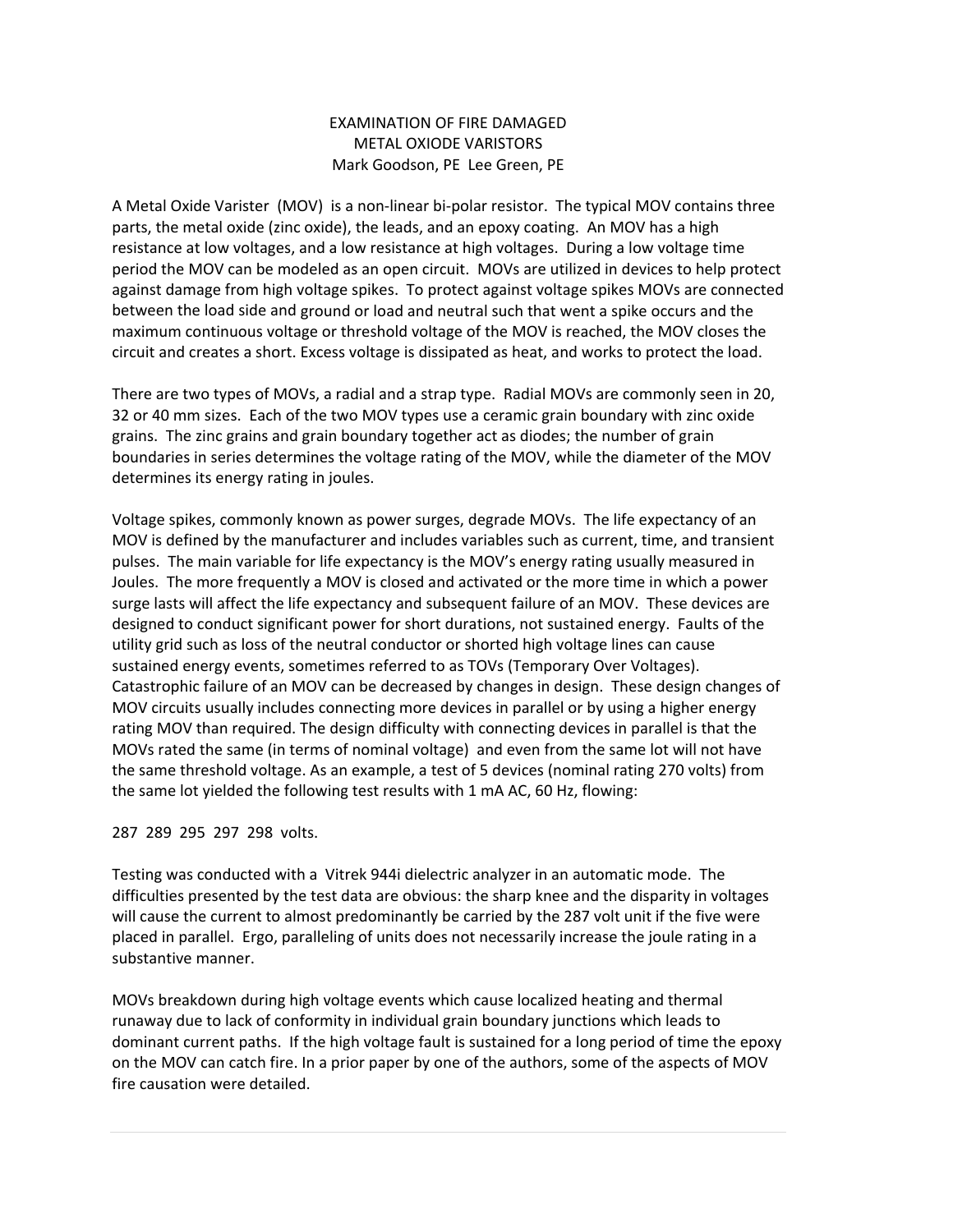In an attempt to lessen the instance of fires caused by MOVs, UL has issued the third edition of UL 1449. The new 'lingo' is no longer a Transient Voltage Surge Suppressor (TVSS) but instead a SPD (Surge Protective Device). Schemes at protecting the MOVs call for the thermal fusing of the MOV, as well as having a voltage rating that exceeds the available supply voltage. As an example, an MOV used in an across the line application at 120 volts (nominal) will be required to withstand voltages of about 250 volts, corresponding to an open neutral. A manufacturer may well choose a rating of 270 volts to insure compliance with this criterion. A second method of insuring compliance is by thermal fusing and inline fusing. Both seek to cut off power before the MOV body erupts in fire.

Because of improvements in UL 1449, there will be a corresponding drop in fires caused by MOV failures. But it would be folly to state that MOV fires will be eliminated due to 1449 mandated improvements and compliance. There appears to be a 'gap' in the way that 1449 is applied. The writers have seen a number of fires caused by MOV failures within UL listed GFIs. UL 943 requires that GFIs perform after being exposed to surge type waveforms. This requirement is met by the manufacturers when they install an appropriately rated (voltage, energy) MOV in an across the line (line to neutral) configuration. One would reasonably assume that UL would want the MOVs to conform to UL 1449 requirements; such an assumption, however, is wrong. MOVs inside of GFIs are not fused and are not thermally protected. The voltage rating on them has increased such that TOVs (floating neutrals) will not cause the MOVs to erupt in flame.

## **FIRE INVESTIGATION**

The investigation of a fire brought on by a failed MOV can be a straight forward task, or one filled with perils. The ZnO has a high Melting Point (MP) of 1975 deg C. As such, MOVs survive almost every fire. The leads will be detached, and the epoxy will be consumed, but the MOV body will be intact. Testing of several thousand MOVs in TOV situations has shown that the predominant failure of MOVs manifests itself by a 'hole' being found in the MOV. Picture 1 shows such the SEM image of such a hole.



Picture 1 - hole through MOV

Picture 2 - Arced Lead of MOV attached to PCB

There is a second mode of failure that can occur, and that is when the lead arcs off the MOV body. Our testing showed about 7 % of MOVs that catastrophically failed after a TOV condition had no visible damage to the MOV, but instead had arced leads. A fire can still occur, but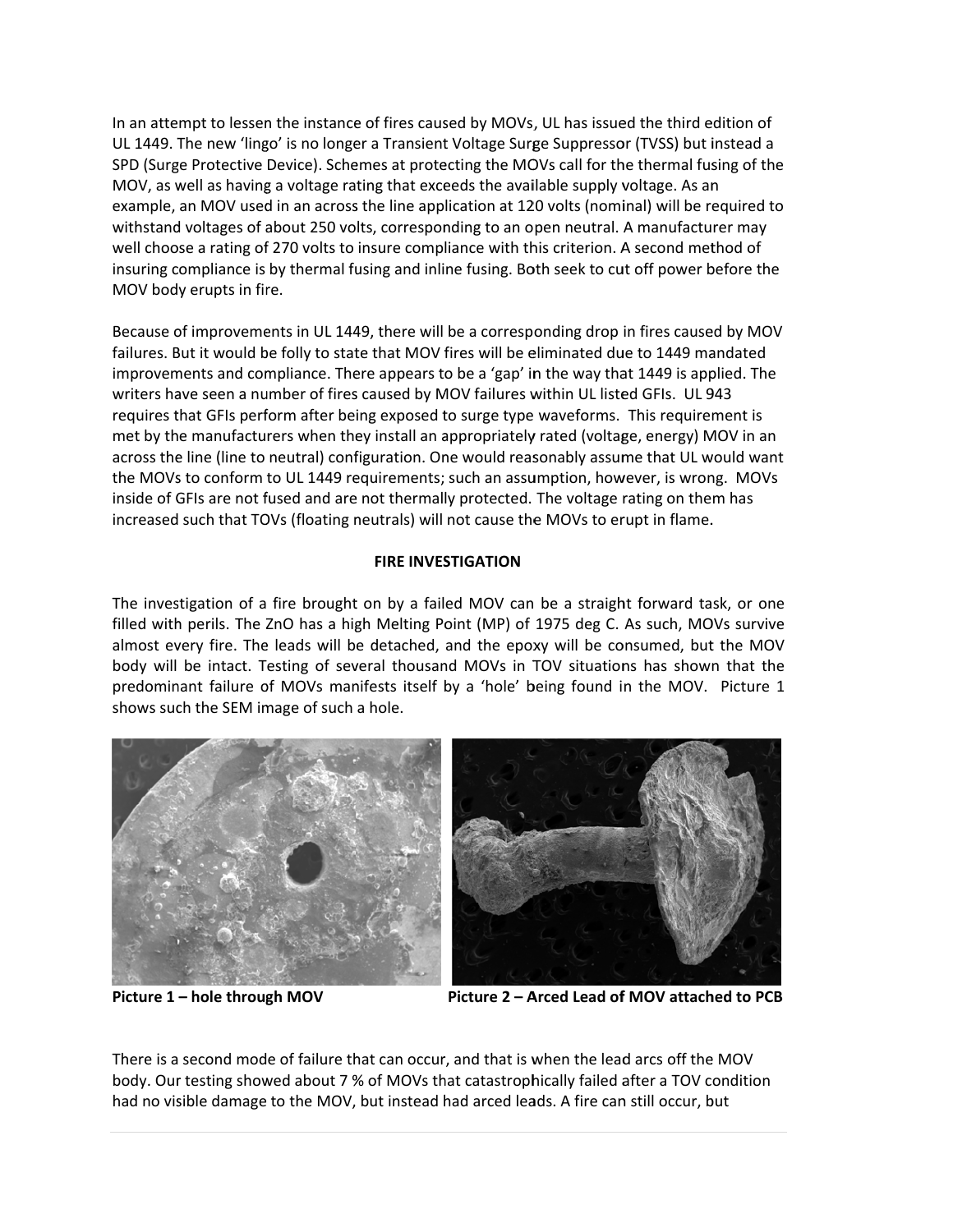investigation of the fire becomes very difficult. The leads may or may not be found; if the MOV is found, it will be intact in appearance. But without the leads, one cannot state that an MOV failed and caused an overcurrent situation with a resultant fire. Picture 2 shows a lead that failed on an MOV that was soldered to a PCB. The right side of the photo depicts the circuit board pad, while the left side of the lead depicts 'clubbing' associated with arcing.

Our research is associated with the second mode of failure and how fires are investigated; in this scenario, can the recovery of an intact MOV provide data as to whether or not the MOV was experiencing going into a runaway mode, and causing a fire by overcurrent on the lead to the MOV? IE, when an MOV is recovered from a fire, and it does not have a hole present, is there sufficient data available to conclude that the MOV was in a thermal runaway mode, bringing on the fire?

Picture 3 is typical of an MOV that started a fire, but which has no holes in its body. Without the leads being available for examination, is there sufficient data to state that the MOV was or was not in runaway mode? In fact, the only data available is that of breakdown / knee voltage at the usual 1 mA AC level, 60 hertz. To get right to the point, the real issue is the fire – given the high MP of the ZnO, will the fire change the MOV in such fashion that its condition *a priori* can be determine ed?



**Picture 3 – MOV from GFI** 

For our experiments, we first measured the breakdown level of a number of MOVs taken from the same lot, all with a nominal 300 volt AC rating. Each of the MOVs was placed in a fire environment and burned for 10 minutes. The nature of the fires varied, with half being made from class A combustibles, and others involving the use of class A combustibles that were accelerated with gasoline. For half of the fires, we removed the MOV at the 10 minute mark by use of pliers. For the remainder of the fires, the fire was extinguished by the application of continuous water, which represents more of a thermal shock to the MOV. Breakdown voltage readings were taken for each MOV, and then each MOV was cleaned ultrasonically, in a solution of MEK for 30 minutes each. A total of 48 MOVs went through the testing.

In regards to the breakdown voltages, a total of 10 measurements were made on each MOV for a given condition (Pre fire, post fire, post clean). As in earlier testing, we used a Vitrek 944i set at 1 mA AC, 60 hertz.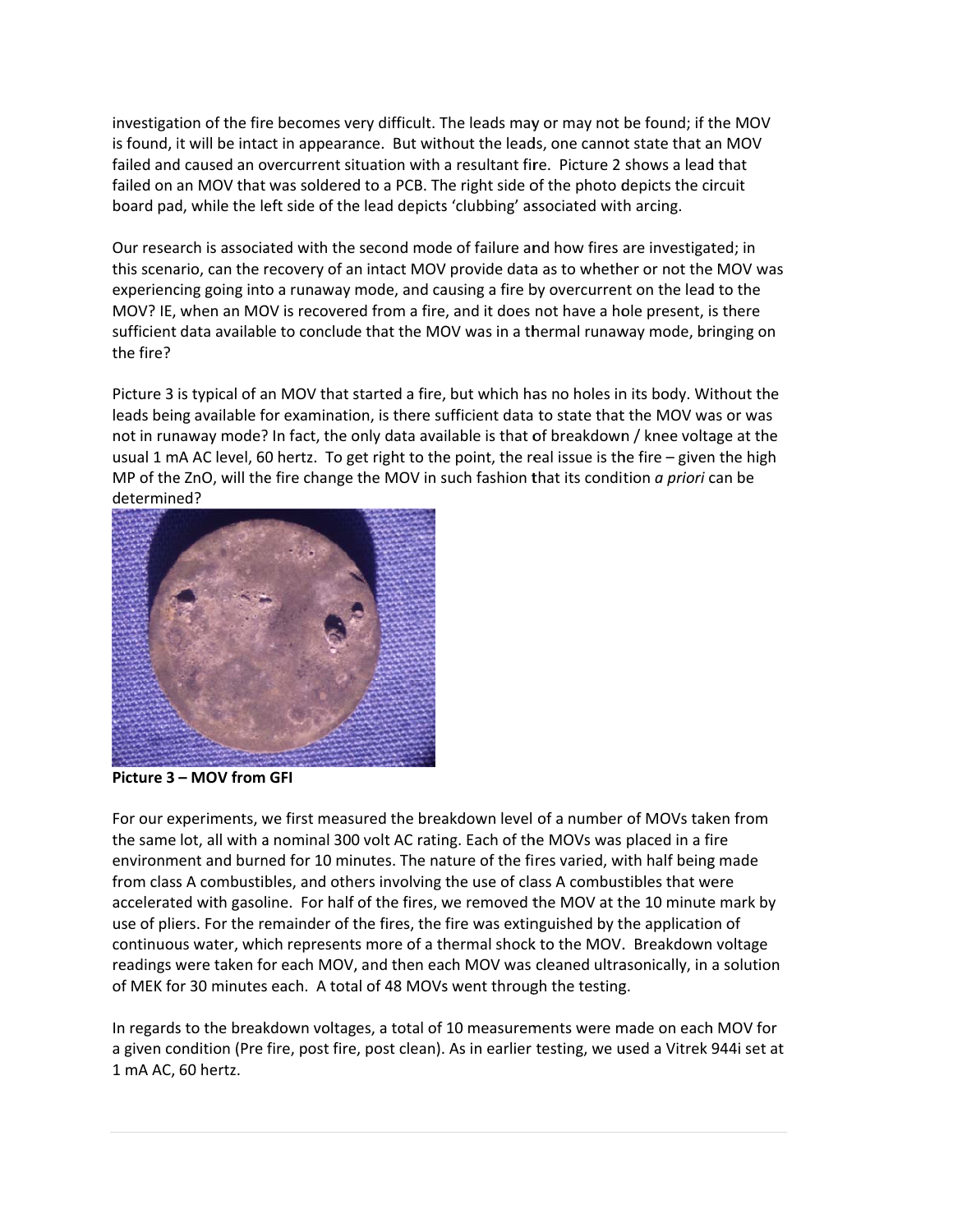## **ACTUAL RESULTS**

The actual results were in some ways what was predicted and in some ways unexpected. Our predictions were that there would be a shift (downward) in the breakdown voltage, and that cleaning the MOV after the fire would allow for an accurate voltage measurement, somewhat predictable based on the fire. We were right on the first belief, but incorrect on the second prediction.

The value of our work (we hoped) was that for a fire investigation, recovery of an MOV without a hole would allow for some assessment of its a *priori* condition. As an example, an MOV that was rated at 275 volts nominal breakdown, and which exhibited a 260 volt breakdown after a fire, was probably not in a runaway condition. An MOV rated at 275 volts before a fire, and which measured 90 volts after a fire, would be considered a candidate for having caused a fire.

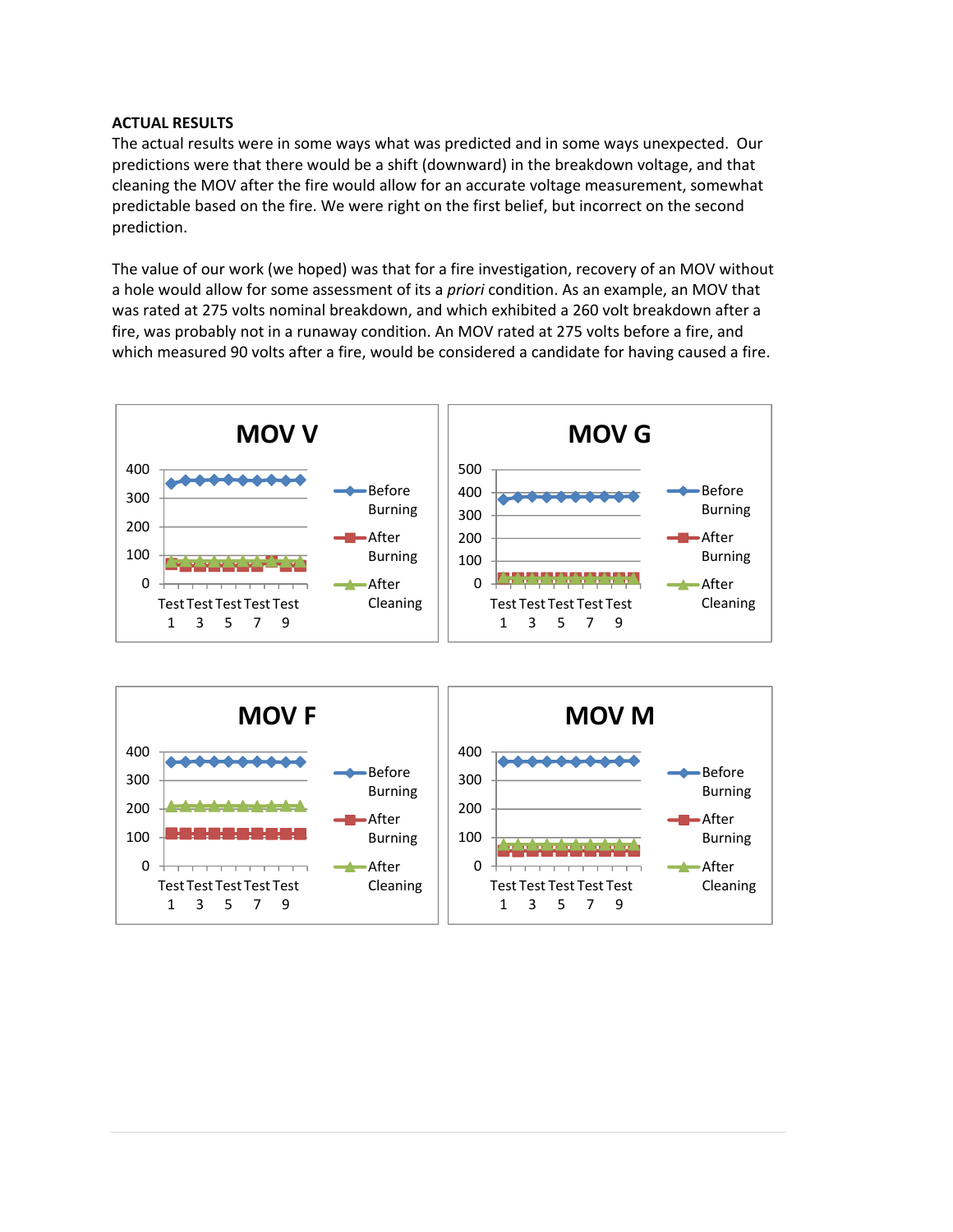

What can be stated is that for all 48 MOVs, there was a downward shift in the breakdown voltage. In no case did the voltage rise. This data alone is helpful, in that a post fire breakdown voltage on an MOV that is above the line voltage can immediately be dismissed in terms of having the MOV causing the fire.

The finding that was the most puzzling was the change in breakdown voltage between *pre* and *post* clean states. There was not a monotonic change. For some MOVs, cleaning caused the breakdown voltage to increase (as would be expected), and at times the breakdown voltage dropped after cleaning. The enclosed graphs show that MOVs V, F and M all had rises in breakdown voltages after cleaning, while MOVs U and O saw voltages drop after cleaning. The MOV G functioned almost the same before and after cleaning.

Statistical analysis did not show any trends or associations, much less correlations, between MOVs that were cooled quickly (water quenching) and from removal from the fire environment.

#### **Discussion**

The first point of discussion would be the seemingly 'lack of rigor' to our test methodology. Historically, a scientific test has been one that is repeatable, and which allows for a different investigator to perform the same tests and obtain similar data. We don't disagree with a philosophy that has been used for hundreds of years.

The comment that we make is that in a given fire, we will know little to nothing about the thermal perturbations that an MOV may see during the fire. We also know little about the